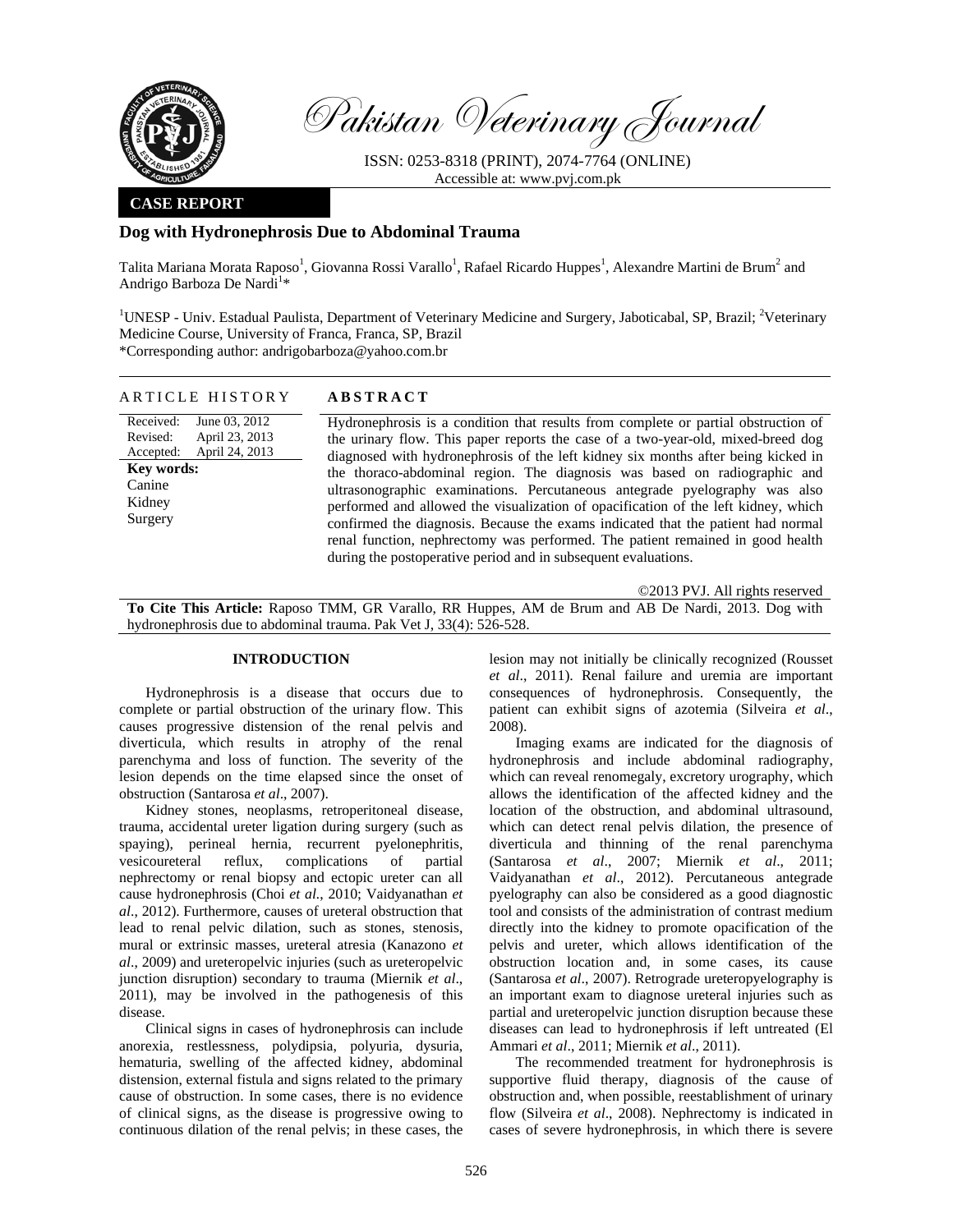destruction of the renal parenchyma and the kidney becomes a fluid-filled sac (Santarosa *et al*., 2007). However, this procedure is contraindicated when the remaining kidney is compromised (Santarosa *et al*., 2007).

The objectives of this case report are to present an uncommon case of hydronephrosis that resulted from trauma and to describe percutaneous antegrade pyelography, a diagnostic method that is easy and can be used routinely in veterinary medicine to aid the confirmation of this disease.

**History and observations:** A two-year-old, male, mixedbreed dog was presented with a history of being kicked by the owner in the thoraco-abdominal region two days before. The patient was reluctant to walk. A physical examination revealed the presence of subcutaneous emphysema in the thorax, between the 11th and 13th ribs on the left side, hematomas in the abdomen and pain in both the thorax and abdomen.

Because the owner did not know if the animal urinated after the trauma, transurethral catheterization was performed, and a small volume of urine containing blood was observed. Bladder rupture was suspected, and a positive cystourethrography was performed. This exam revealed an intact bladder and urethra, the presence of vesicoureteral reflux and mild renal pelvic dilation (Fig. 1). Survey radiographs of the thorax were performed in two projections, lateral and ventrodorsal, and a fracture was observed on the 12th rib. No other alterations were observed.

A complete blood count revealed macrocytic hypochromic anemia with a packed cell volume (PCV) of 30% (reference range of 37 to 55%), which could be explained by the blood loss in the urine due to the trauma. The animal remained hospitalized for observation and received supportive treatment with saline intravenous fluid therapy, tramadol hydrochloride (2 mg/kg every 8 hours) and meloxicam (0.1 mg/kg every 24 hours) for four days. The thorax was bandaged, and activity was restricted.

With the improvement of the patient's condition and examination results (complete blood count, renal and hepatic function and urinalysis) within the normal range, the animal was discharged from the hospital. The owner was advised to maintain the bandage, which was to be replaced weekly at the hospital, and to continue the administration of analgesics for as long as the animal showed signs of pain. Systemic antibiotics were not prescribed because the animal did not show signs of infection, as confirmed by a normal complete blood count and urinalysis. The patient's condition was supposed to be assessed weekly; however, the client did not present the patient for further evaluations.

Six months after the first appointment, the patient was presented with a two-week history of anorexia, abdominal distention and sensitivity, with no history of recent trauma or other apparent cause.

Laboratory analyses revealed leukocytosis with a left shift, increased levels of total plasma protein and normal renal and hepatic functions. A radiographic examination revealed an enlarged left kidney and dilated stomach. Abdominal ultrasound revealed a fluid-filled sac in the anatomical position of the left kidney, which was suggestive of hydronephrosis.



Fig. 1: Positive cystourethrography revealing renal pelvic dilation (arrow) in a two-year-old, mixed-breed dog.



**Fig. 2:** Percutaneous antegrade pyelography demonstrating complete opacification of the left kidney (arrow). Gastric dilation can also be observed in this radiograph.

Ultrasound-guided aspiration of the left kidney yielded 20 ml of a brownish fluid devoid of uremic odor. Percutaneous antegrade pyelography was performed following the ultrasound-guided administration of 10 ml of an iodinated contrast medium (Pielograf®) into the fluid-filled sac using a 25x7 needle. Lateral (Fig. 2) and ventrodorsal abdominal radiographs were taken immediately after infusion of the contrast medium, and a general opacification of the kidney was observed, which confirmed the suspicion of hydronephrosis.

The animal was anesthetized and subjected to exploratory laparotomy, which allowed visualization of a turbid, brownish free fluid with no uremic odor in the abdominal cavity, similar to that observed during the ultrasound-guided aspiration. The left kidney was increased in size with a necrotic area and was adhered to the spleen and stomach, which was mildly dilated.

Total splenectomy was performed due to the impossibility of separating the tissues. Nephrectomy was performed, and the kidney was submitted for histological evaluation. The histopathology report confirmed the occurrence of hydronephrosis.

The postoperative care included pain management with tramadol hydrochloride (2 mg/kg every 8 hours) and dipyrone (25 mg/kg every 8 hours). The patient also received intravenous fluid therapy with saline solution, broad-spectrum antibiotic treatment (Enrofloxacin at 5